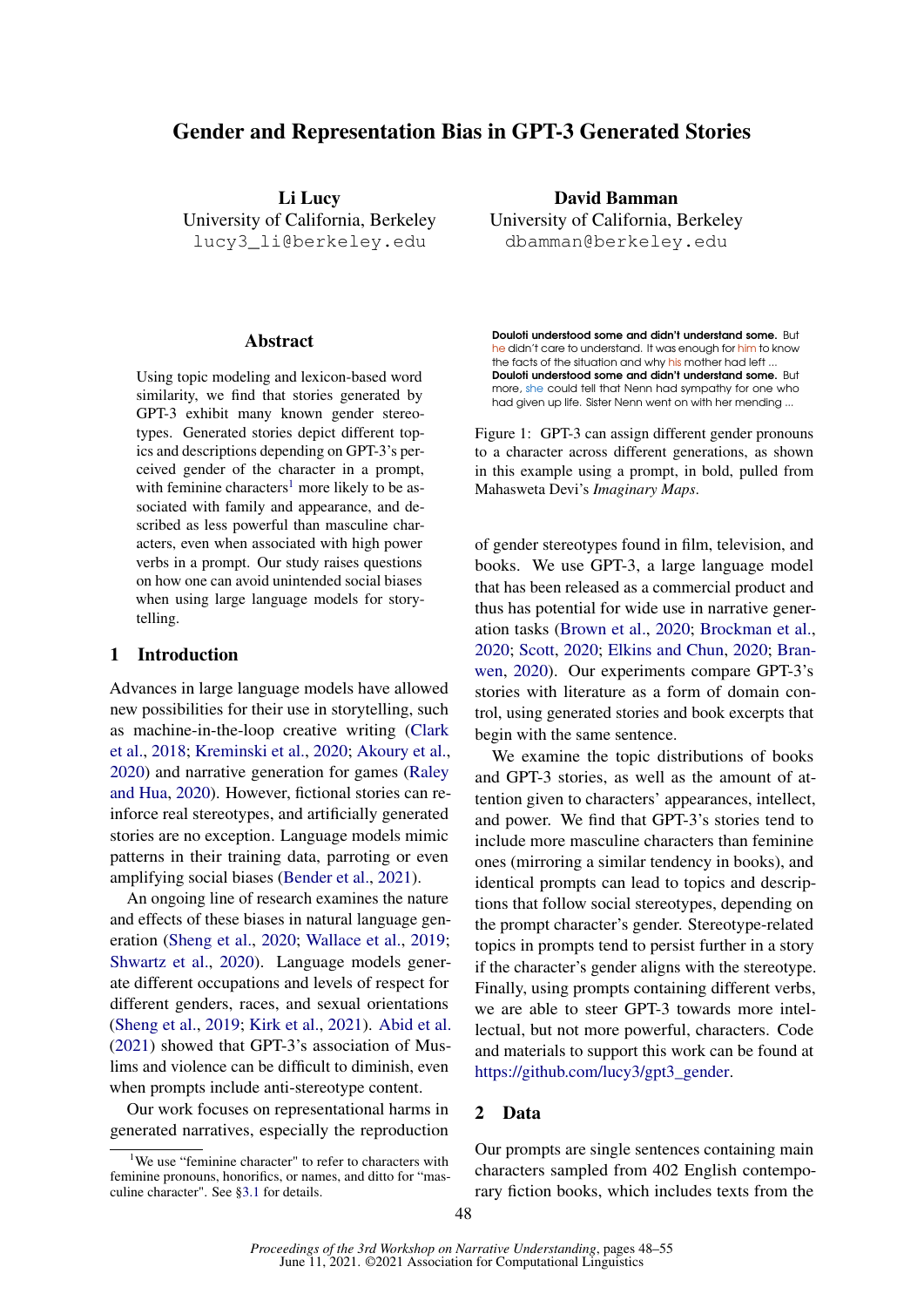Black Book Interactive Project, global Anglophone fiction, Pulitzer Prize winners, and bestsellers reported by *Publisher's Weekly* and the *New York Times*. We use BookNLP to find main characters and sentences containing them [\(Bamman et al.,](#page-5-7) [2014\)](#page-5-7). We define a main character as someone who is within their book's top 2% most frequent characters and mentioned at least 50 times. Every prompt is longer than 3 tokens, does not contain feminine or masculine pronouns, is from the main narrative and not dialogue, and contains only one singletoken character name. This results in 2154 characters, with 10 randomly selected prompts each.

We use the GPT-3 API to obtain 5 text completions per prompt, with the davinci model, a temperature of 0.9, and a limit of 1800 tokens. A high temperature is often recommended to yield more "creative" responses [\(Alexeev,](#page-5-8) [2020;](#page-5-8) [Bran](#page-5-6)[wen,](#page-5-6) [2020\)](#page-5-6). We also pull excerpts that begin with each prompt from the original books, where each excerpt length is the average length of stories generated by that prompt. This human-authored text provides a control that contains the same main character names and initial content as GPT-3 data. The collection of generated stories contains over 161 million tokens, and the set of book excerpts contains over 32 million tokens.

## 3 Text processing methods

We use BookNLP's tokenizer and dependency parser on our data [\(Underwood et al.,](#page-7-5) [2018;](#page-7-5) [Bam](#page-5-7)[man et al.,](#page-5-7) [2014\)](#page-5-7), followed by coreference resolution on named entities using the model annotated and trained on literature by [Bamman et al.](#page-5-9) [\(2020\)](#page-5-9). Pronoun chains containing the same character name within the same story are combined.

#### <span id="page-1-0"></span>3.1 Gender inference

Depending on the context, gender may refer to a person's self-determined identity, how they express their identity, how they are perceived, and others' social expectations of them [\(Cao and Daumé III,](#page-5-10) [2020;](#page-5-10) [Ackerman,](#page-5-11) [2019\)](#page-5-11). Gender inference raises many ethical considerations and carries a risk of harmful misgendering, so it is best to have individuals self-report their gender [\(Larson,](#page-6-4) [2017\)](#page-6-4). However, fictional characters typically do not state their genders in machine-generated text, and GPT-3 may gender a character differently from the original book. Our study focuses on how GPT-3 may perceive a character's gender based on textual features. Thus, we infer conceptual gender, or gender used by a perceiver, which may differ from the gender experienced internally by an individual being perceived [\(Ackerman,](#page-5-11) [2019\)](#page-5-11).

First, we use a character's pronouns (*he*/*him*/*his*, *she*/*her*/*hers*, *their*/*theirs*) as a rough heuristic for gender. For book character gender, we aggregate pronouns for characters across all excerpts, while for generated text, we assign gender on a per-story basis. Since coreference resolution can be noisy, we label a character as feminine if at least 75% of their pronouns are *she*/*her*, and a character as masculine if at least 75% of their pronouns are *he*/*his*. The use of pronouns as the primary gendering step labels the majority of main characters (Figure [2\)](#page-2-0). This approach has several limitations. Gender and pronoun use can be fluid, but we do not determine which cases of mixed-gender pronouns are gender fluidity rather than coreference error. Coreference models are also susceptible to gender biases [\(Rudinger et al.,](#page-6-5) [2018\)](#page-6-5), and they are not inclusive of nonbinary genders and pronouns [\(Cao and Daumé III,](#page-5-10) [2020\)](#page-5-10).

Out of 734,560 characters, 48.3% have no pronouns. For these characters, we perform a second step of estimating expected conceptual gender by name, first using a list of gendered honorifics if they appear. $<sup>2</sup>$  $<sup>2</sup>$  $<sup>2</sup>$  Then, if a name has no pronouns or</sup> honorifics, we use U.S. birth names from 1990 to 2019 [\(Social Security Administration,](#page-7-6) [2020\)](#page-7-6), labeling a name as a gender if at least 90% of birth names have that gender. This step also has limitations. The gender categories of names are not exact, and the association between a name and gender can change over time [\(Blevins and Mullen,](#page-5-12) [2015\)](#page-5-12). Some cultures do not commonly gender names, and U.S. name lists do not always generalize to names from other countries. Still, humans and NLP models associate many names with gender and consequently, with gender stereotypes [\(Bjork](#page-5-13)[man,](#page-5-13) [2017;](#page-5-13) [Caliskan et al.,](#page-5-14) [2017;](#page-5-14) [Nosek et al.,](#page-6-6) [2002;](#page-6-6) [Moss-Racusin et al.,](#page-6-7) [2012\)](#page-6-7). We assume that GPT-3 also draws on social connotations when generating and processing names. We hope that future work can further improve the respectful measurement of gender in fiction.

All book excerpts and generated stories are more likely to have masculine characters, and in ones with feminine main characters in the prompt, there is a slightly smaller gap between feminine and mas-

<span id="page-1-1"></span> $2$ The full of list of honorifics is in our Github repo.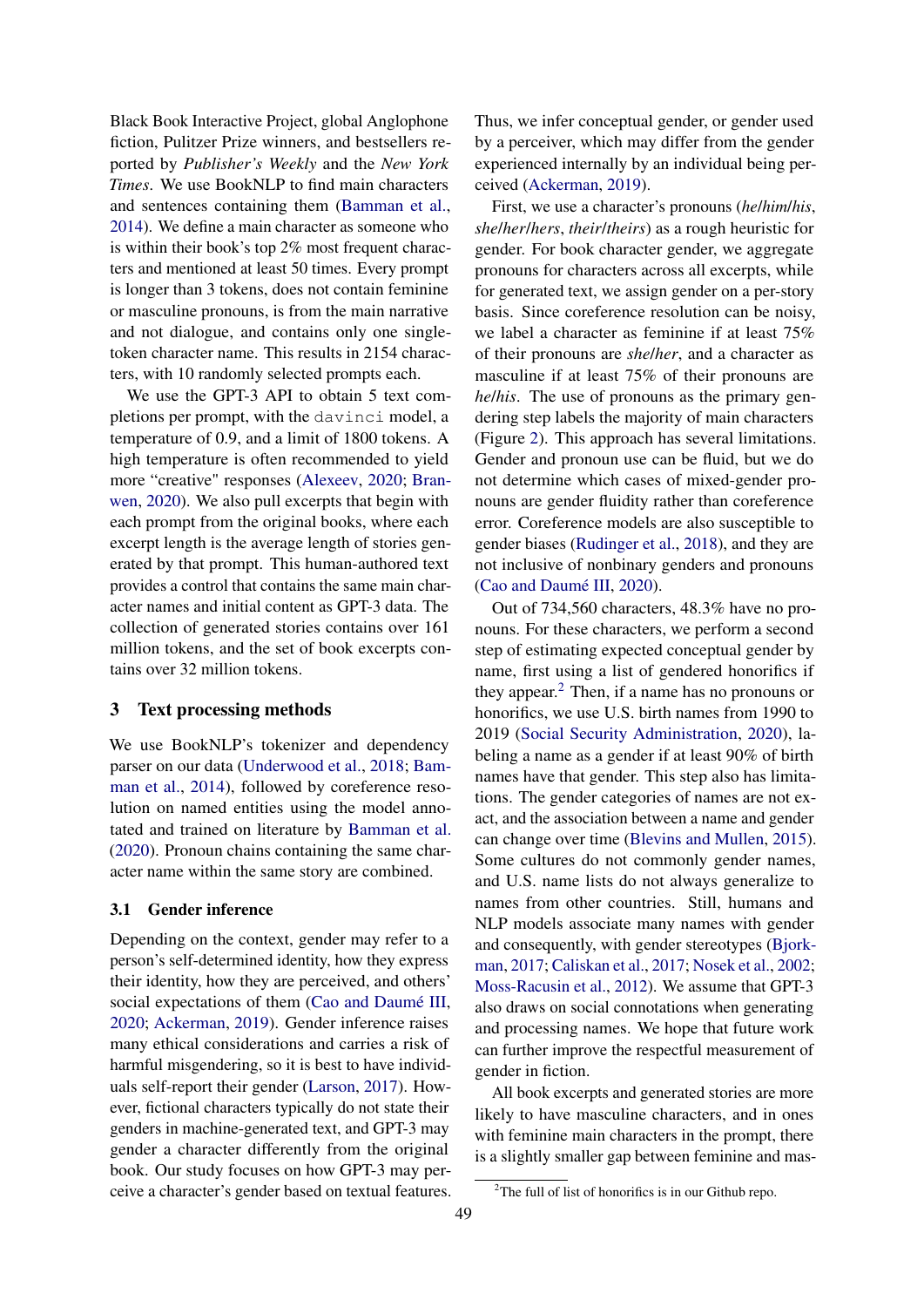<span id="page-2-0"></span>

Figure 2: Frequency of masculine (*M*), feminine (*F*), and other (*O*) main prompt characters in our datasets. Bars are colored by gendering method.

culine characters (Figure [3\)](#page-2-1). This pattern persists even when only looking at pronoun-gendered characters, who are referred to multiple times and are likely to play larger roles. Our results echo previous work that show that English literature pays more attention to men in text [\(Underwood et al.,](#page-7-5) [2018;](#page-7-5) [Kraicer and Piper,](#page-6-8) [2018;](#page-6-8) [Johns and Dye,](#page-6-9) [2019\)](#page-6-9).

#### 3.2 Matched stories

Prompts containing main characters of different genders may also contain different content, which can introduce confounding factors when isolating the effect of perceived gender on generated stories. We also run all our experiments on a subset of 7334 paired GPT-3 stories. Every prompt does not contain gendered pronouns and is used to generate multiple stories. GPT-3 may assign different gender pronouns to the main character in the same prompt across different stories (Table [1\)](#page-0-1). We find cases where this occurs, randomly pairing stories with the same prompt, where one has the main character associated with feminine pronouns and another has them associated with masculine pronouns. In this setup, we exclude stories where the main character in the prompt is gendered by name.

## 4 Topic differences

Given this dataset of book excerpts and stories generated by GPT-3, we carry out several analyses to understand the representation of gender within them. We focus on overall content differences between stories containing prompt characters of different genders in this current section, and lexiconbased stereotypes in [§5.](#page-3-0)

#### 4.1 Method

Topic modeling is a common unsupervised method for uncovering coherent collections of words across

<span id="page-2-1"></span>

Figure 3: On average, there are more masculine characters in each GPT-3 story or book excerpt. Each column is the gender of the prompt character, and the bars are colored by gendering method. Error bars are 95% confidence intervals.

narratives [\(Boyd-Graber et al.,](#page-5-15) [2017;](#page-5-15) [Goldstone](#page-6-10) [and Underwood,](#page-6-10) [2014\)](#page-6-10). We train latent Dirichlet allocation (LDA) on unigrams and bigrams from book excerpts and generated stories using MALLET, with 50 topics and default parameters. We remove character names from the text during training. For each topic  $t$ , we calculate  $\Delta T(t) = P(t|F) - P(t|M)$ , where  $P(t|M)$  is the average probability of a topic occurring in stories with masculine main characters, and  $P(t|F)$  is the analogous value for feminine main characters.

#### 4.2 Results

Table [1](#page-3-1) shows that generated stories place masculine and feminine characters in different topics, and in the subset of matched GPT-3 stories, these differences still persist (Pearson  $r = 0.91$ ,  $p < 0.001$ ). Feminine characters are more likely to be discussed in topics related to family, emotions, and body parts, while masculine ones are more aligned to politics, war, sports, and crime. The differences in generated stories follow those seen in books (Pearson  $r = 0.84$ ,  $p < 0.001$ ). Prompts with the same content can still lead to different narratives that are tied to character gender, suggesting that GPT-3 has internally linked stereotypical contexts to gender. In previous work, GPT-3's predecessor GPT-2 also places women in caregiving roles [\(Kirk et al.,](#page-6-2) [2021\)](#page-6-2), and character tropes for women emphasize maternalism and appearance [\(Gala et al.,](#page-6-11) [2020\)](#page-6-11).

We also use our trained LDA model to infer topic probabilities for each prompt, and examine prompts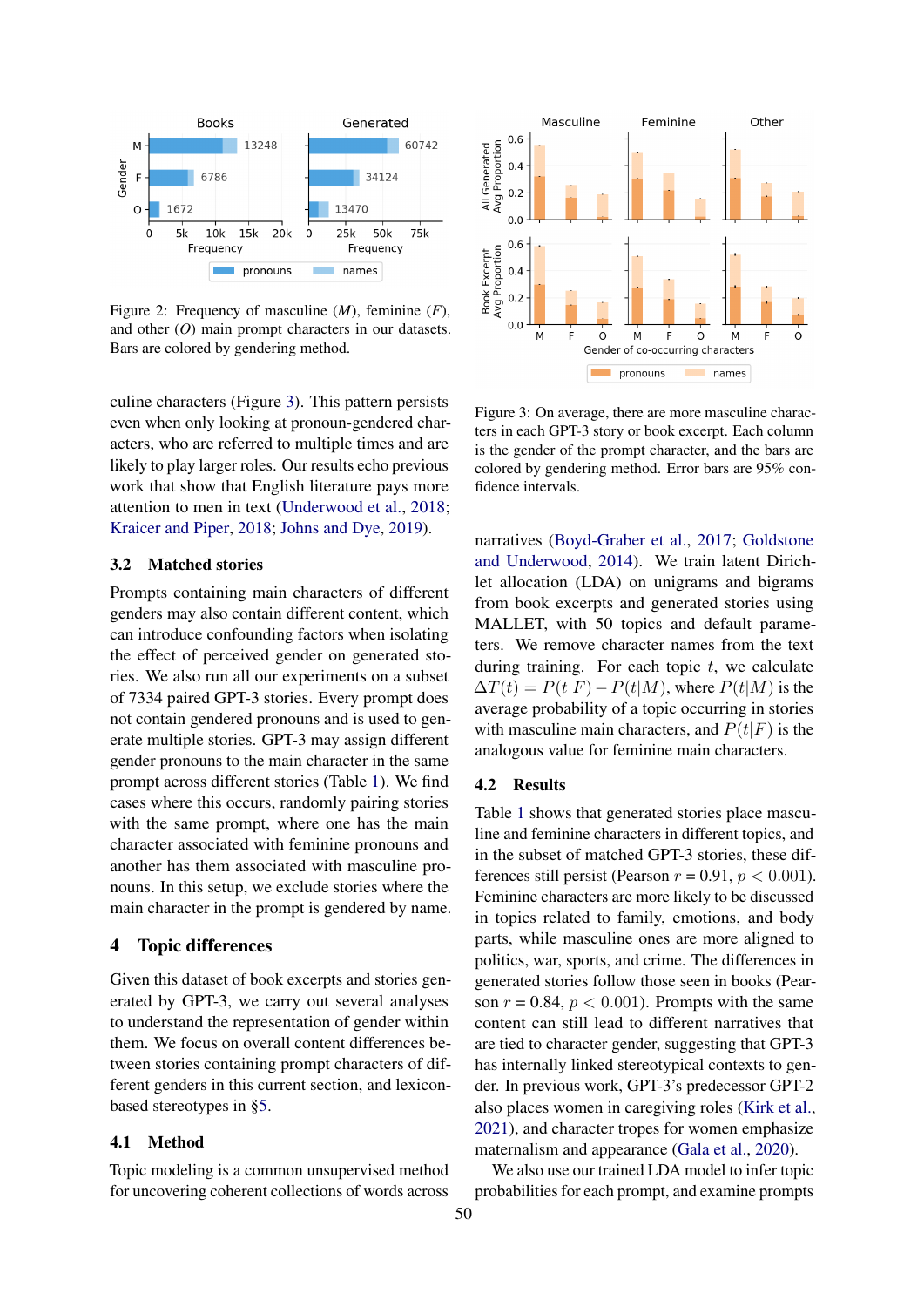<span id="page-3-1"></span>

| topic      | high probability words                   | all      | matched  |
|------------|------------------------------------------|----------|----------|
|            |                                          | GPT-3    | GPT-3    |
| life       | really, time, want, going, sure, lot,    | 0.018    | 0.010    |
|            | feel, little, life, things               |          |          |
| family     | baby, little, sister, child, girl, want, | 0.014    | 0.007    |
|            | children, father, mom, mama              |          |          |
| appearance | woman, girl, black, hair, white,         | 0.007    | 0.006    |
|            | women, looked, look, face, eyes          |          |          |
| politics   | people, country, government, presi-      | $-0.008$ | $-0.003$ |
|            | dent, war, american, world, chinese,     |          |          |
|            | political, united states                 |          |          |
| war        | men, war, soldiers, soldier, general,    | $-0.008$ | $-0.006$ |
|            | enemy, camp, fight, battle, fighting     |          |          |
| machines   | plane, time, air, ship, machine, pilot,  | $-0.008$ | $-0.004$ |
|            | space, computer, screen, control         |          |          |

Table 1: Feminine and masculine main characters are associated with different topics, even in the matched prompt setup. These topics have the biggest  $\Delta T$  in all GPT-3 stories, and these differences are statistically significant (*t*-test with Bonferroni correction,  $p < 0.05$ ).

<span id="page-3-2"></span>

Figure 4: Prompt character gender is related the probability of a generated story continuing the *family* and *politics* topics. Each dot is a GPT-3 story, and the larger dots are means with 95% confidence intervals.

with a high  $(> 0.15)$  probability of a topic with gender bias, such as *politics* or *family*. We chose this threshold using manual inspection, and prompts that meet this threshold tended to have at least one topic-related word in them. When prompts contain the *family* topic, the resulting story tends to continue or amplify that topic more so if the main character is feminine (Figure [4\)](#page-3-2). The reverse occurs when prompts have a high probability of *politics*: the resulting story is more likely to continue the topic if the main character is masculine. So, even if characters are in a prompt with anti-stereotypical content, it is still challenging to generate stories with topic probabilities at similar levels as a character with the stereotype-aligned gender.

## <span id="page-3-0"></span>5 Lexicon-based stereotypes

Now, we measure how much descriptions of characters correspond to a few established gender stereotypes. Men are often portrayed as strong, intelligent, and natural leaders [\(Smith et al.,](#page-7-7) [2012;](#page-7-7) [Sap](#page-7-8) [et al.,](#page-7-8) [2017;](#page-7-8) [Fast et al.,](#page-6-12) [2016b;](#page-6-12) [Gala et al.,](#page-6-11) [2020\)](#page-6-11). Popular culture has increased its attention towards women in science, politics, academia, and law [\(Long et al.,](#page-6-13) [2010;](#page-6-13) [Inness,](#page-6-14) [2008;](#page-6-14) [Flicker,](#page-6-15) [2003\)](#page-6-15). Even so, depictions of women still foreground their physical appearances [\(Hoyle et al.,](#page-6-16) [2019\)](#page-6-16), and portray them as weak and less powerful [\(Fast et al.,](#page-6-12) [2016b;](#page-6-12) [Sap et al.,](#page-7-8) [2017\)](#page-7-8). Thus, our present study measures three dimensions of character descriptions: appearance, intellect, and power.

#### 5.1 Method

Words linked to people via linguistic dependencies can be used to analyze descriptions of people in text [\(Fast et al.,](#page-6-12) [2016b;](#page-6-12) [Hoyle et al.,](#page-6-16) [2019;](#page-6-16) [Lucy](#page-6-17) [et al.,](#page-6-17) [2020;](#page-6-17) [Bamman et al.,](#page-5-16) [2013;](#page-5-16) [Sap et al.,](#page-7-8) [2017\)](#page-7-8). These words can be aligned with lexicons curated by human annotators, such as [Fast et al.](#page-6-12) [\(2016b\)](#page-6-12)'s categories of adjectives and verbs, which were used to measure gender stereotypes in online fiction.

We train 100-dimensional word2vec embeddings [\(Mikolov et al.,](#page-6-18) [2013\)](#page-6-18) on lowercased, punctuationless generated stories and books, using default parameters in the gensim Python package. We extract adjectives and verbs using the dependency relations nsubj and amod attached to main character names and their pronouns in non-prompt text. For masculine and feminine characters, we only use their gender-conforming pronouns.

To gather words describing appearance, we combine [Fast et al.](#page-6-12) [\(2016b\)](#page-6-12)'s lexicons for *beautiful* and *sexual* (201 words). For words related to intellect, we use [Fast et al.](#page-6-19) [\(2016a\)](#page-6-19)'s Empath categories containing the word *intellectual* (98 words). For measuring power, we take [Fast et al.](#page-6-12) [\(2016b\)](#page-6-12)'s lexicons for *strong* and *dominant* (113 words), and contrast them with a union of their lexicons for *weak*, *dependent*, *submissive*, and *afraid* (141 words).

Counting lexicon word frequency can overemphasize popular words (e.g. *want*) and exclude related words. Therefore, we calculate semantic similarity instead. For appearance and intellect, we compute the average cosine similarity of a verb or adjective to every word in each lexicon. For power, we take a different approach, because antonyms tend be close in semantic space [\(Mrkšic´](#page-6-20) [et al.,](#page-6-20) [2016\)](#page-6-20). Previous work has used differences between antonyms to create semantic axes and compare words to these axes [\(Kozlowski et al.,](#page-6-21) [2019;](#page-6-21) [Turney and Littman,](#page-7-9) [2003;](#page-7-9) [An et al.,](#page-5-17) [2018\)](#page-5-17). Let a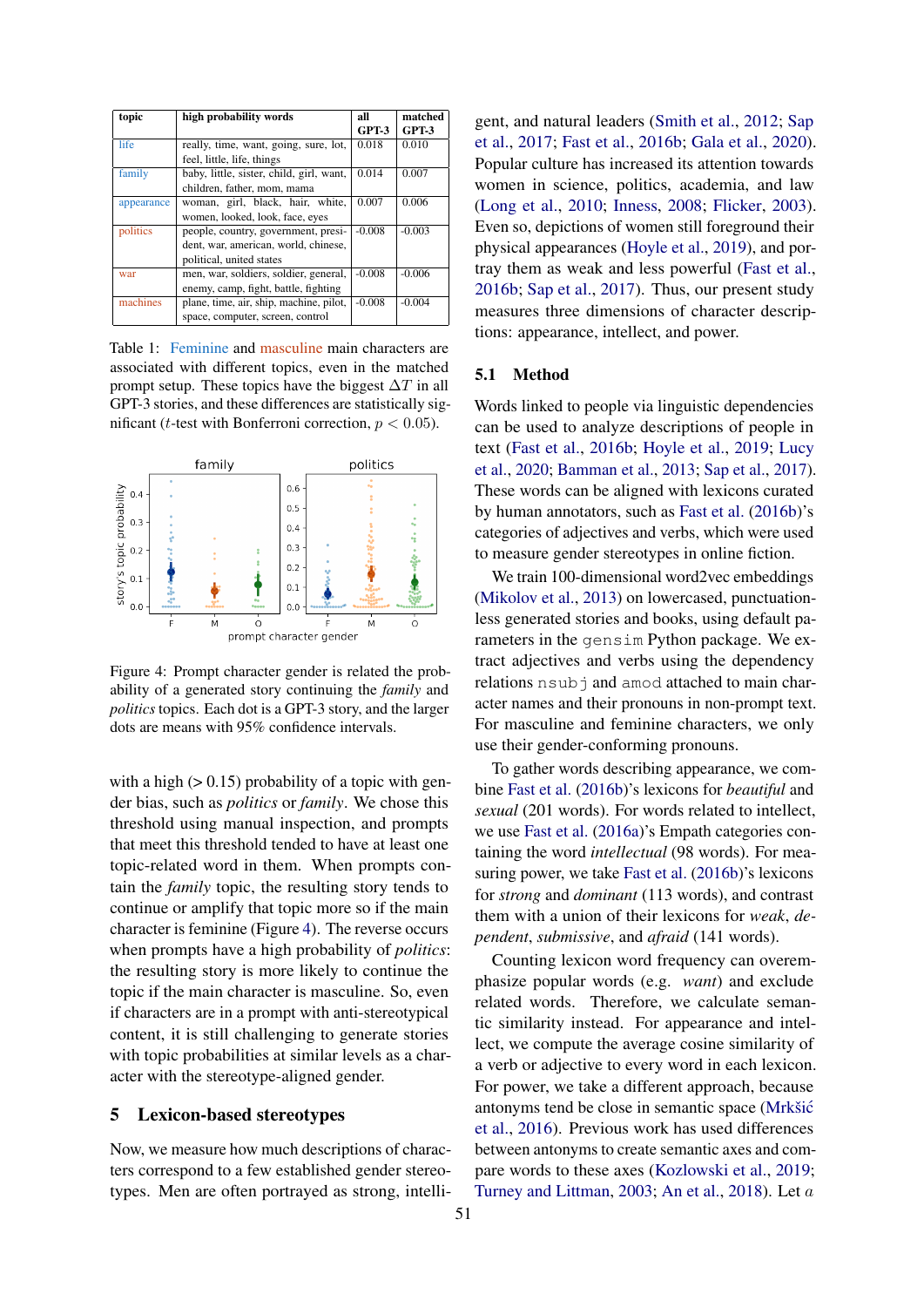<span id="page-4-0"></span>

Figure 5: Appearance, intellect, and power scores across genders in books and GPT-3-generated stories. Error bars are 95% confidence intervals. All differences between feminine and masculine characters are significant (Welch's t-test,  $p < 0.001$ ), except for intellect in matched GPT-3 stories.

be a word in the lexicon related to strength and b be a word embedding from the lexicon related to weakness. We use [An et al.](#page-5-17) [\(2018\)](#page-5-17)'s SEMAXIS to calculate word  $x$ 's score:

$$
S(x) = \cos\left(x, \frac{1}{|A|} \sum_{a \in A} a - \frac{1}{|B|} \sum_{b \in B} b\right),\,
$$

where a positive value means  $x$  is stronger, and a negative value means  $x$  is weaker. We  $z$ -score all three of our metrics, and average the scores for all words associated with characters of each gender.

#### 5.2 Results

Book characters have higher power and intellect than generated characters, but relative gender differences are similar between the two datasets (Figure [5\)](#page-4-0). As hypothesized, feminine characters are most likely to be described by their appearance, and masculine characters are most powerful. The gender differences between masculine and feminine characters for appearance and power persist in matched GPT-3 stories, suggesting that GPT-3 has internally linked gender to these attributes. The patterns for intellect show that feminine characters are usually highest, though the insignificant difference in matched GPT-3 stories ( $p > 0.05$ ) suggests that this attribute may be more affected by other content than gender.

We also test the ability of prompts to steer GPT-3 towards stronger and more intellectual characters. We examine character descriptions in stories gener-

<span id="page-4-1"></span>

Figure 6: A comparison of stories generated by all prompts with stories generated by prompts where characters are linked to cognitive or high power verbs. Error bars are 95% confidence intervals.

ated by prompts in which characters are the subject of high power verbs from [Sap et al.](#page-7-8) [\(2017\)](#page-7-8)'s connotation frame lexicon, which was created for the study of characters in film. We also examine GPT-3 stories with prompts where characters use cognitive verbs from Bloom's Taxonomy, which is used to measure student learning, such as *summarize*, *interpret*, or *critique* [\(Anderson et al.,](#page-5-18) [2001\)](#page-5-18). We match verbs based on their lemmatized forms.

We find that prompts containing cognitive verbs result in descriptions with higher intellect scores (Figure [6\)](#page-4-1). Prompts containing high power verbs, however, do not lead to similar change, and nonmasculine characters with high power verbs still have lower power on average than all masculine characters. Traditional power differentials in gender may be challenging to override and require more targeted prompts.

## 6 Conclusion

The use of GPT-3 for storytelling requires a balance between creativity and controllability to avoid unintended generations. We show that multiple gender stereotypes occur in generated narratives, and can emerge even when prompts do not contain explicit gender cues or stereotype-related content. Our study uses prompt design as a possible mechanism for mitigating bias, but we do not intend to shift the responsibility of preventing social harm from the creators of these systems to their users. Future studies can use causal inference and more carefully designed prompts to untangle the factors that influence GPT-3 and other text generation models' narrative outputs.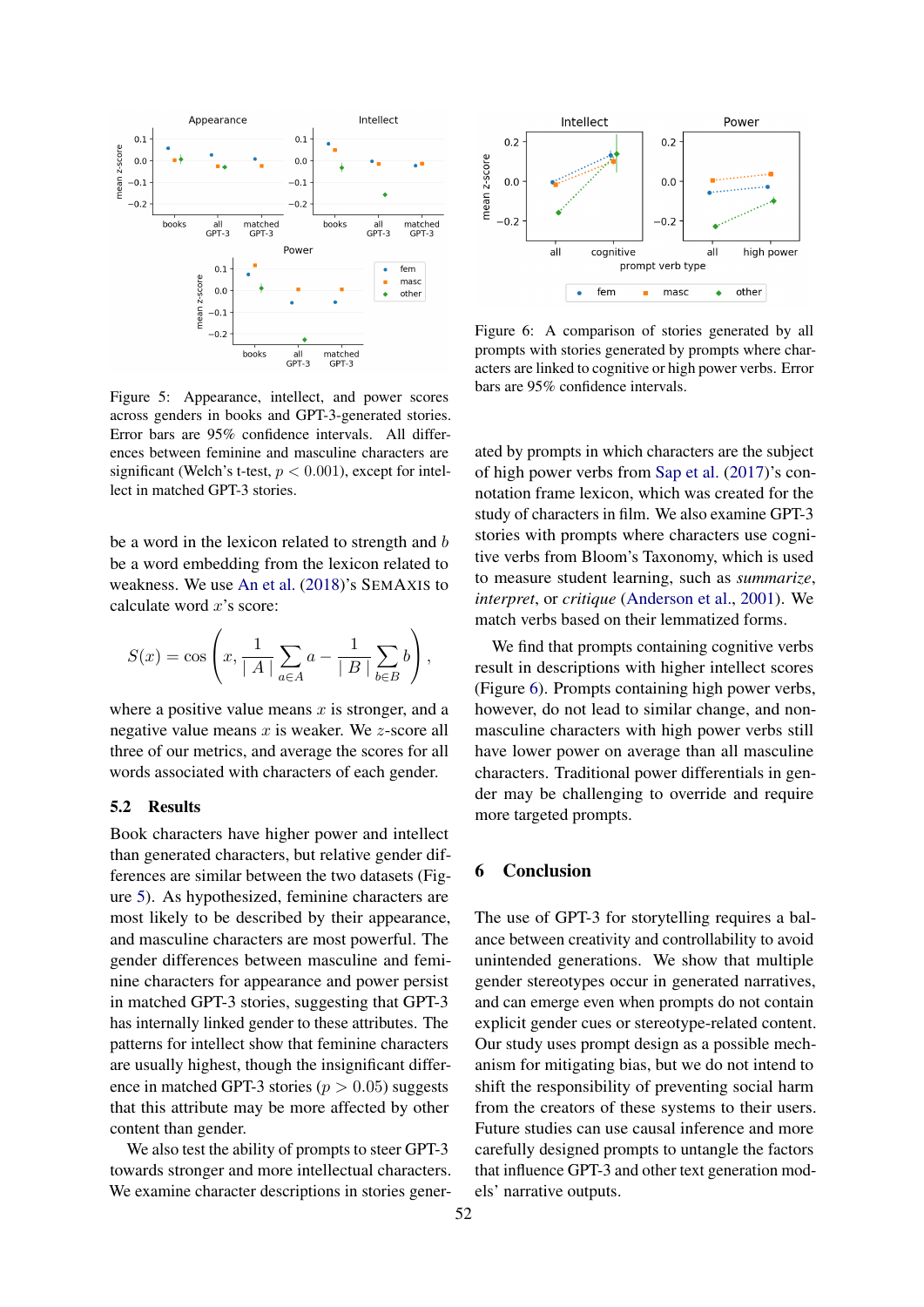### 7 Acknowledgments

We thank Nicholas Tomlin, Julia Mendelsohn, and Emma Lurie for their helpful feedback on earlier versions of this paper. This work was supported by funding from the National Science Foundation (Graduate Research Fellowship DGE-1752814 and grant IIS-1942591).

### References

- <span id="page-5-3"></span>Abubakar Abid, Maheen Farooqi, and James Zou. 2021. Persistent anti-Muslim bias in large language models. *arXiv preprint arXiv:2101.05783*.
- <span id="page-5-11"></span>Lauren Ackerman. 2019. [Syntactic and cognitive is](https://doi.org/10.5334/gjgl.721)[sues in investigating gendered coreference.](https://doi.org/10.5334/gjgl.721) *Glossa: A Journal of General Linguistics*, 4(1).
- <span id="page-5-1"></span>Nader Akoury, Shufan Wang, Josh Whiting, Stephen Hood, Nanyun Peng, and Mohit Iyyer. 2020. [STO-](https://doi.org/10.18653/v1/2020.emnlp-main.525)[RIUM: A Dataset and Evaluation Platform for](https://doi.org/10.18653/v1/2020.emnlp-main.525) [Machine-in-the-Loop Story Generation.](https://doi.org/10.18653/v1/2020.emnlp-main.525) In *Proceedings of the 2020 Conference on Empirical Methods in Natural Language Processing (EMNLP)*, pages 6470–6484, Online. Association for Computational Linguistics.
- <span id="page-5-8"></span>Vladimir Alexeev. 2020. [GPT-3: Creative potential of](https://towardsdatascience.com/gpt-3-creative-potential-of-nlp-d5ccae16c1ab) [NLP.](https://towardsdatascience.com/gpt-3-creative-potential-of-nlp-d5ccae16c1ab) Towards Data Science.
- <span id="page-5-17"></span>Jisun An, Haewoon Kwak, and Yong-Yeol Ahn. 2018. [SemAxis: A lightweight framework to characterize](https://doi.org/10.18653/v1/P18-1228) [domain-specific word semantics beyond sentiment.](https://doi.org/10.18653/v1/P18-1228) In *Proceedings of the 56th Annual Meeting of the Association for Computational Linguistics (Volume 1: Long Papers)*, pages 2450–2461, Melbourne, Australia. Association for Computational Linguistics.
- <span id="page-5-18"></span>L.W. Anderson, B.S. Bloom, D.R. Krathwohl, P. Airasian, K. Cruikshank, R. Mayer, P. Pintrich, J. Raths, and M. Wittrock. 2001. *[A Taxonomy](https://books.google.com/books?id=EMQlAQAAIAAJ) [for Learning, Teaching, and Assessing: A Revi](https://books.google.com/books?id=EMQlAQAAIAAJ)[sion of Bloom's Taxonomy of Educational Objec](https://books.google.com/books?id=EMQlAQAAIAAJ)[tives](https://books.google.com/books?id=EMQlAQAAIAAJ)*. Longman.
- <span id="page-5-9"></span>David Bamman, Olivia Lewke, and Anya Mansoor. 2020. [An annotated dataset of coreference in En](https://www.aclweb.org/anthology/2020.lrec-1.6)[glish literature.](https://www.aclweb.org/anthology/2020.lrec-1.6) In *Proceedings of the 12th Language Resources and Evaluation Conference*, pages 44–54, Marseille, France. European Language Resources Association.
- <span id="page-5-16"></span>David Bamman, Brendan O'Connor, and Noah A. Smith. 2013. [Learning latent personas of film char](https://www.aclweb.org/anthology/P13-1035)[acters.](https://www.aclweb.org/anthology/P13-1035) In *Proceedings of the 51st Annual Meeting of the Association for Computational Linguistics (Volume 1: Long Papers)*, pages 352–361, Sofia, Bulgaria. Association for Computational Linguistics.
- <span id="page-5-7"></span>David Bamman, Ted Underwood, and Noah A. Smith. 2014. [A Bayesian mixed effects model of literary](https://doi.org/10.3115/v1/P14-1035)

[character.](https://doi.org/10.3115/v1/P14-1035) In *Proceedings of the 52nd Annual Meeting of the Association for Computational Linguistics (Volume 1: Long Papers)*, pages 370–379, Baltimore, Maryland. Association for Computational Linguistics.

- <span id="page-5-2"></span>Emily M. Bender, Timnit Gebru, Angelina McMillan-Major, and Shmargaret Shmitchell. 2021. [On the](https://doi.org/10.1145/3442188.3445922) [dangers of stochastic parrots: Can language models](https://doi.org/10.1145/3442188.3445922) [be too big?](https://doi.org/10.1145/3442188.3445922)  $\blacklozenge$ . In *Proceedings of the 2021 ACM Conference on Fairness, Accountability, and Transparency*, FAccT '21, page 610–623, New York, NY, USA. Association for Computing Machinery.
- <span id="page-5-13"></span>Bronwyn M Bjorkman. 2017. [Singular](https://doi.org/10.5334/gjgl.374) *they* and [the syntactic representation of gender in English.](https://doi.org/10.5334/gjgl.374) *Glossa: A Journal of General Linguistics*, 2(1).
- <span id="page-5-12"></span>Cameron Blevins and Lincoln Mullen. 2015. Jane, john... leslie? a historical method for algorithmic gender prediction. *DHQ: Digital Humanities Quarterly*, 9(3).
- <span id="page-5-15"></span>Jordan Boyd-Graber, Yuening Hu, and David Mimno. 2017. [Applications of topic models.](https://doi.org/10.1561/1500000030) *Foundations and Trends® in Information Retrieval*, 11(2-3):143– 296.

<span id="page-5-6"></span>Gwern Branwen. 2020. [GPT-3 creative fiction.](https://www.gwern.net/GPT-3)

- <span id="page-5-5"></span>Greg Brockman, Mira Murati, Peter Welinder, and OpenAI. 2020. [OpenAI API.](https://openai.com/blog/openai-api/) OpenAI Blog.
- <span id="page-5-4"></span>Tom Brown, Benjamin Mann, Nick Ryder, Melanie Subbiah, Jared D Kaplan, Prafulla Dhariwal, Arvind Neelakantan, Pranav Shyam, Girish Sastry, Amanda Askell, Sandhini Agarwal, Ariel Herbert-Voss, Gretchen Krueger, Tom Henighan, Rewon Child, Aditya Ramesh, Daniel Ziegler, Jeffrey Wu, Clemens Winter, Chris Hesse, Mark Chen, Eric Sigler, Mateusz Litwin, Scott Gray, Benjamin Chess, Jack Clark, Christopher Berner, Sam McCandlish, Alec Radford, Ilya Sutskever, and Dario Amodei. 2020. [Language models are few-shot learners.](https://proceedings.neurips.cc/paper/2020/file/1457c0d6bfcb4967418bfb8ac142f64a-Paper.pdf) In *Advances in Neural Information Processing Systems*, volume 33, pages 1877–1901. Curran Associates, Inc.
- <span id="page-5-14"></span>Aylin Caliskan, Joanna J. Bryson, and Arvind Narayanan. 2017. [Semantics derived automatically](https://doi.org/10.1126/science.aal4230) [from language corpora contain human-like biases.](https://doi.org/10.1126/science.aal4230) *Science*, 356(6334):183–186.
- <span id="page-5-10"></span>Yang Trista Cao and Hal Daumé III. 2020. [Toward](https://doi.org/10.18653/v1/2020.acl-main.418) [gender-inclusive coreference resolution.](https://doi.org/10.18653/v1/2020.acl-main.418) In *Proceedings of the 58th Annual Meeting of the Association for Computational Linguistics*, pages 4568–4595, Online. Association for Computational Linguistics.
- <span id="page-5-0"></span>Elizabeth Clark, Anne Spencer Ross, Chenhao Tan, Yangfeng Ji, and Noah A. Smith. 2018. [Creative](https://doi.org/10.1145/3172944.3172983) [writing with a machine in the loop: Case stud](https://doi.org/10.1145/3172944.3172983)[ies on slogans and stories.](https://doi.org/10.1145/3172944.3172983) In *23rd International Conference on Intelligent User Interfaces*, IUI '18, page 329–340, New York, NY, USA. Association for Computing Machinery.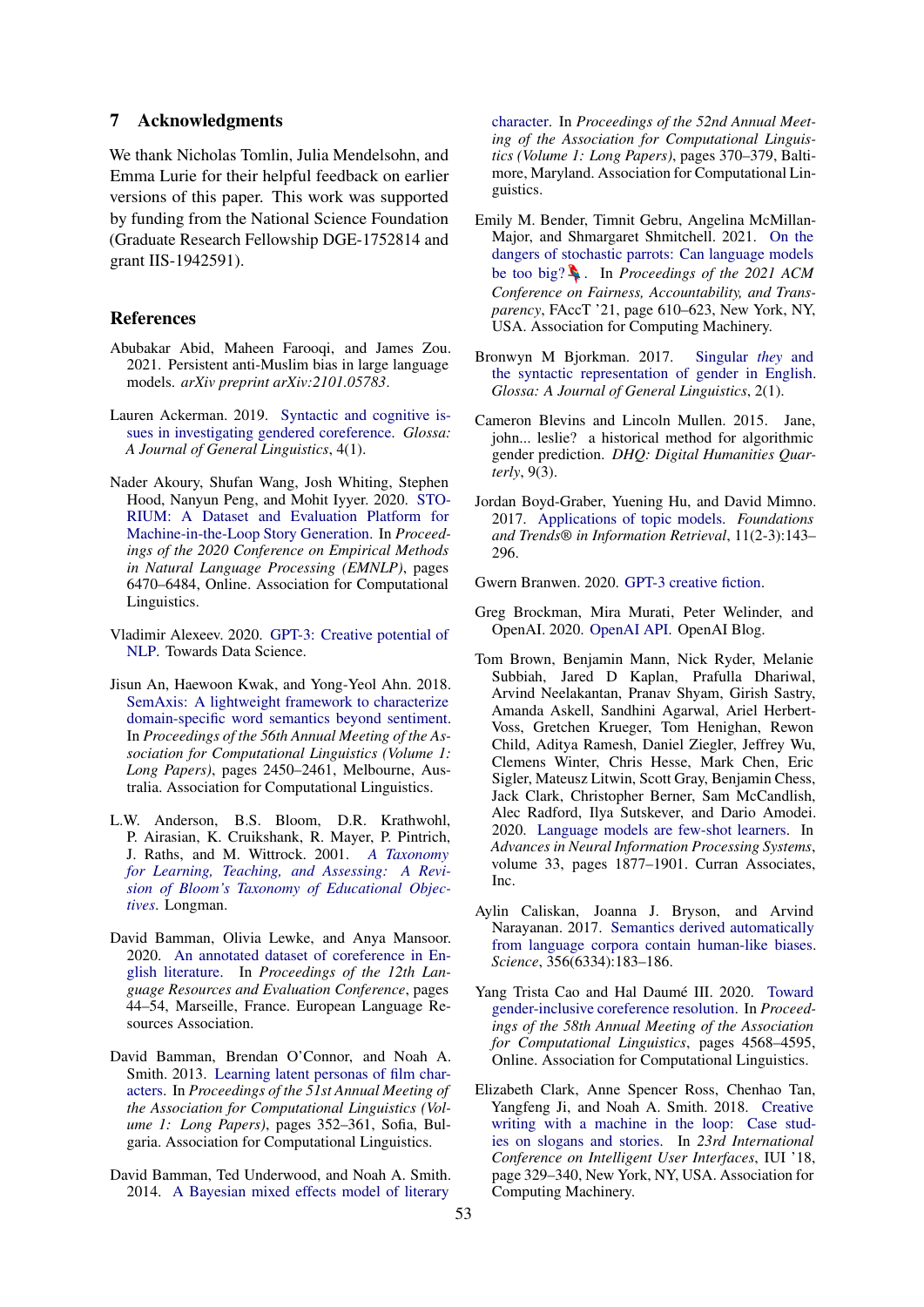- <span id="page-6-3"></span>Katherine Elkins and Jon Chun. 2020. [Can GPT-3 pass](https://doi.org/10.22148/001c.17212) [a writer's Turing Test?](https://doi.org/10.22148/001c.17212) *Journal of Cultural Analytics*.
- <span id="page-6-19"></span>Ethan Fast, Binbin Chen, and Michael S Bernstein. 2016a. Empath: Understanding topic signals in large-scale text. In *Proceedings of the 2016 CHI Conference on Human Factors in Computing Systems*, pages 4647–4657.
- <span id="page-6-12"></span>Ethan Fast, Tina Vachovsky, and Michael Bernstein. 2016b. Shirtless and dangerous: Quantifying linguistic signals of gender bias in an online fiction writing community. In *Proceedings of the International AAAI Conference on Web and Social Media*, volume 10.
- <span id="page-6-15"></span>Eva Flicker. 2003. [Between brains and](https://doi.org/10.1177/0963662503123009) [breasts—women scientists in fiction film: On](https://doi.org/10.1177/0963662503123009) [the marginalization and sexualization of scientific](https://doi.org/10.1177/0963662503123009) [competence.](https://doi.org/10.1177/0963662503123009) *Public Understanding of Science*, 12(3):307–318.
- <span id="page-6-11"></span>Dhruvil Gala, Mohammad Omar Khursheed, Hannah Lerner, Brendan O'Connor, and Mohit Iyyer. 2020. [Analyzing gender bias within narrative tropes.](https://doi.org/10.18653/v1/2020.nlpcss-1.23) In *Proceedings of the Fourth Workshop on Natural Language Processing and Computational Social Science*, pages 212–217, Online. Association for Computational Linguistics.
- <span id="page-6-10"></span>Andrew Goldstone and Ted Underwood. 2014. The quiet transformations of literary studies: What thirteen thousand scholars could tell us. *New Literary History*, 45(3):359–384.
- <span id="page-6-16"></span>Alexander Miserlis Hoyle, Lawrence Wolf-Sonkin, Hanna Wallach, Isabelle Augenstein, and Ryan Cotterell. 2019. [Unsupervised discovery of gendered](https://doi.org/10.18653/v1/P19-1167) [language through latent-variable modeling.](https://doi.org/10.18653/v1/P19-1167) In *Proceedings of the 57th Annual Meeting of the Association for Computational Linguistics*, pages 1706– 1716, Florence, Italy. Association for Computational Linguistics.
- <span id="page-6-14"></span>Sherrie A. Inness. 2008. *[Geek Chic: Smart Women in](https://books.google.com/books?id=QMtpQgAACAAJ) [Popular Culture](https://books.google.com/books?id=QMtpQgAACAAJ)*. Palgrave Macmillan.
- <span id="page-6-9"></span>Brendan T. Johns and Melody Dye. 2019. Gender bias at scale: Evidence from the usage of personal names. *Behavior Research Methods*, 51(4).
- <span id="page-6-2"></span>Hannah Kirk, Yennie Jun, Haider Iqbal, Elias Benussi, Filippo Volpin, Frederic A. Dreyer, Aleksandar Shtedritski, and Yuki M. Asano. 2021. [How true is gpt-](http://arxiv.org/abs/2102.04130)[2? an empirical analysis of intersectional occupa](http://arxiv.org/abs/2102.04130)[tional biases.](http://arxiv.org/abs/2102.04130)
- <span id="page-6-21"></span>Austin C. Kozlowski, Matt Taddy, and James A. Evans. 2019. [The geometry of culture: Analyzing the mean](https://doi.org/10.1177/0003122419877135)[ings of class through word embeddings.](https://doi.org/10.1177/0003122419877135) *American Sociological Review*, 84(5):905–949.
- <span id="page-6-8"></span>Eve Kraicer and Andrew Piper. 2018. Social characters: The hierarchy of gender in contemporary English-language fiction. *Cultural Analytics*.
- <span id="page-6-0"></span>Max Kreminski, Melanie Dickinson, Michael Mateas, and Noah Wardrip-Fruin. 2020. [Why are we like](https://doi.org/10.1145/3402942.3402953) [this?: The AI architecture of a co-creative story](https://doi.org/10.1145/3402942.3402953)[telling game.](https://doi.org/10.1145/3402942.3402953) In *International Conference on the Foundations of Digital Games*, FDG '20, New York, NY, USA. Association for Computing Machinery.
- <span id="page-6-4"></span>Brian Larson. 2017. [Gender as a variable in natural](https://doi.org/10.18653/v1/W17-1601)[language processing: Ethical considerations.](https://doi.org/10.18653/v1/W17-1601) In *Proceedings of the First ACL Workshop on Ethics in Natural Language Processing*, pages 1–11, Valencia, Spain. Association for Computational Linguistics.
- <span id="page-6-13"></span>Marilee Long, Jocelyn Steinke, Brooks Applegate, Maria Knight Lapinski, Marne J. Johnson, and Sayani Ghosh. 2010. [Portrayals of male and female](https://doi.org/10.1177/1075547009357779) [scientists in television programs popular among mid](https://doi.org/10.1177/1075547009357779)[dle school-age children.](https://doi.org/10.1177/1075547009357779) *Science Communication*, 32(3):356–382.
- <span id="page-6-17"></span>Li Lucy, Dorottya Demszky, Patricia Bromley, and Dan Jurafsky. 2020. [Content analysis of textbooks via](https://doi.org/10.1177/2332858420940312) [natural language processing: Findings on gender,](https://doi.org/10.1177/2332858420940312) [race, and ethnicity in Texas U.S. history textbooks.](https://doi.org/10.1177/2332858420940312) *AERA Open*, 6(3):2332858420940312.
- <span id="page-6-18"></span>Tomas Mikolov, Greg Corrado, Kai Chen, and Jeffrey Dean. 2013. Efficient estimation of word representations in vector space. In *Proceedings of the International Conference on Learning Representations (ICLR)*, pages 1–12.
- <span id="page-6-7"></span>Corinne A. Moss-Racusin, John F. Dovidio, Victoria L. Brescoll, Mark J. Graham, and Jo Handelsman. 2012. [Science faculty's subtle gender biases](https://doi.org/10.1073/pnas.1211286109) [favor male students.](https://doi.org/10.1073/pnas.1211286109) *Proceedings of the National Academy of Sciences*, 109(41):16474–16479.
- <span id="page-6-20"></span>Nikola Mrkšic, Diarmuid Ó Séaghdha, Blaise Thom- ´ son, Milica Gašic, Lina M. Rojas-Barahona, Pei- ´ Hao Su, David Vandyke, Tsung-Hsien Wen, and Steve Young. 2016. [Counter-fitting word vectors to](https://doi.org/10.18653/v1/N16-1018) [linguistic constraints.](https://doi.org/10.18653/v1/N16-1018) In *Proceedings of the 2016 Conference of the North American Chapter of the Association for Computational Linguistics: Human Language Technologies*, pages 142–148, San Diego, California. Association for Computational Linguistics.
- <span id="page-6-6"></span>Brian A Nosek, Mahzarin R Banaji, and Anthony G Greenwald. 2002. Harvesting implicit group attitudes and beliefs from a demonstration web site. *Group Dynamics: Theory, Research, and Practice*, 6(1):101.
- <span id="page-6-1"></span>Rita Raley and Minh Hua. 2020. Playing with unicorns: AI dungeon and citizen NLP. *Digital Humanities Quarterly*, 14(4).
- <span id="page-6-5"></span>Rachel Rudinger, Jason Naradowsky, Brian Leonard, and Benjamin Van Durme. 2018. [Gender bias in](https://doi.org/10.18653/v1/N18-2002) [coreference resolution.](https://doi.org/10.18653/v1/N18-2002) In *Proceedings of the 2018 Conference of the North American Chapter of the Association for Computational Linguistics: Human Language Technologies, Volume 2 (Short Papers)*,